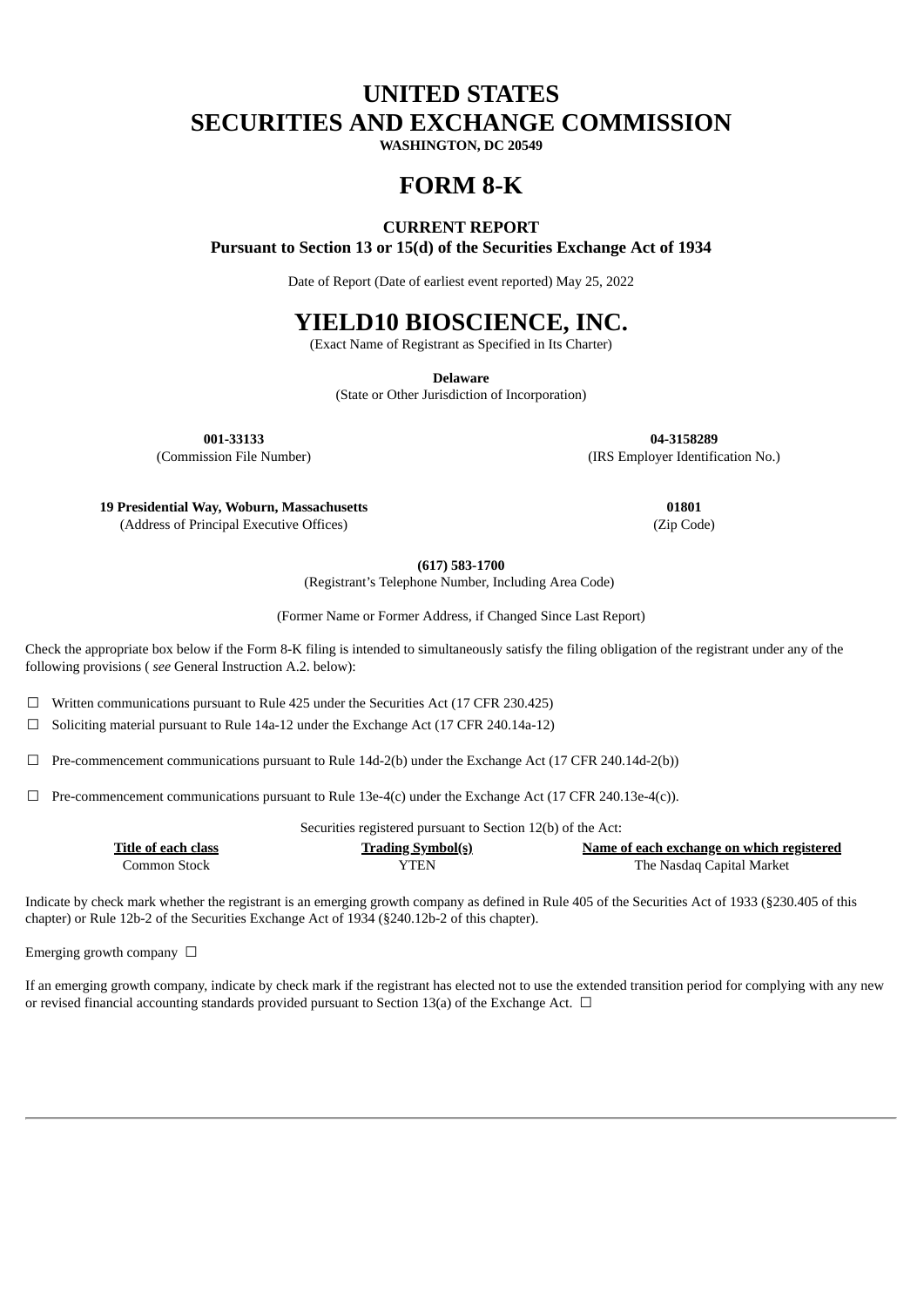#### **Item 5.07 Submission of Matters to a Vote of Security Holders.**

On May 25, 2022, Yield10 Bioscience, Inc.(the "Company") held its 2022 annual meeting of its stockholders (the "Annual Meeting"). As of March 28, 2022, the record date for the Annual Meeting, there were 4,893,403 shares of the Company's common stock outstanding and entitled to vote. At the Annual Meeting, the holders of 3,555,810 shares of the Company's common stock were present or represented by proxy, which represented 72.7% of the total shares entitled to vote at the Annual Meeting.

A summary of the matters voted upon by the stockholders at the Annual Meeting, each of which is described in the Company's definitive proxy statement filed with the Securities and Exchange Commission on March 29, 2022, and the final voting results for each matter are set forth below.

#### **Proposal 1 - Election of Directors:**

Stockholders reelected the nominees identified below as Class I directors of the Company to hold office until the annual meeting of stockholders in 2025 and until their successors are elected and qualified, subject to their earlier death, resignation or removal. The voting results for the nominees were as follows:

| <b>Name of Class I Director Nominees</b> | <b>Votes For</b> | <b>Votes Withheld</b> | <b>Broker Non-Votes</b> |
|------------------------------------------|------------------|-----------------------|-------------------------|
| Robert L. Van Nostrand                   | 2,311,380        | 11.475                | 1.232.955               |
| Sherri M. Brown                          | 2,316,115        | 6.740                 | 1,232,955               |

#### **Proposal 2 - Ratification of the Appointment of the Company's Independent Registered Public Accounting Firm:**

The selection of RSM US LLP as the Company's independent registered public accounting firm for the fiscal year ending December 31, 2022, was ratified, based on the following votes:

| <b>Votes For</b> | <b>Votes Against</b> | Abstentions |
|------------------|----------------------|-------------|
| 3,548,217        | 3,781                | 3,812       |